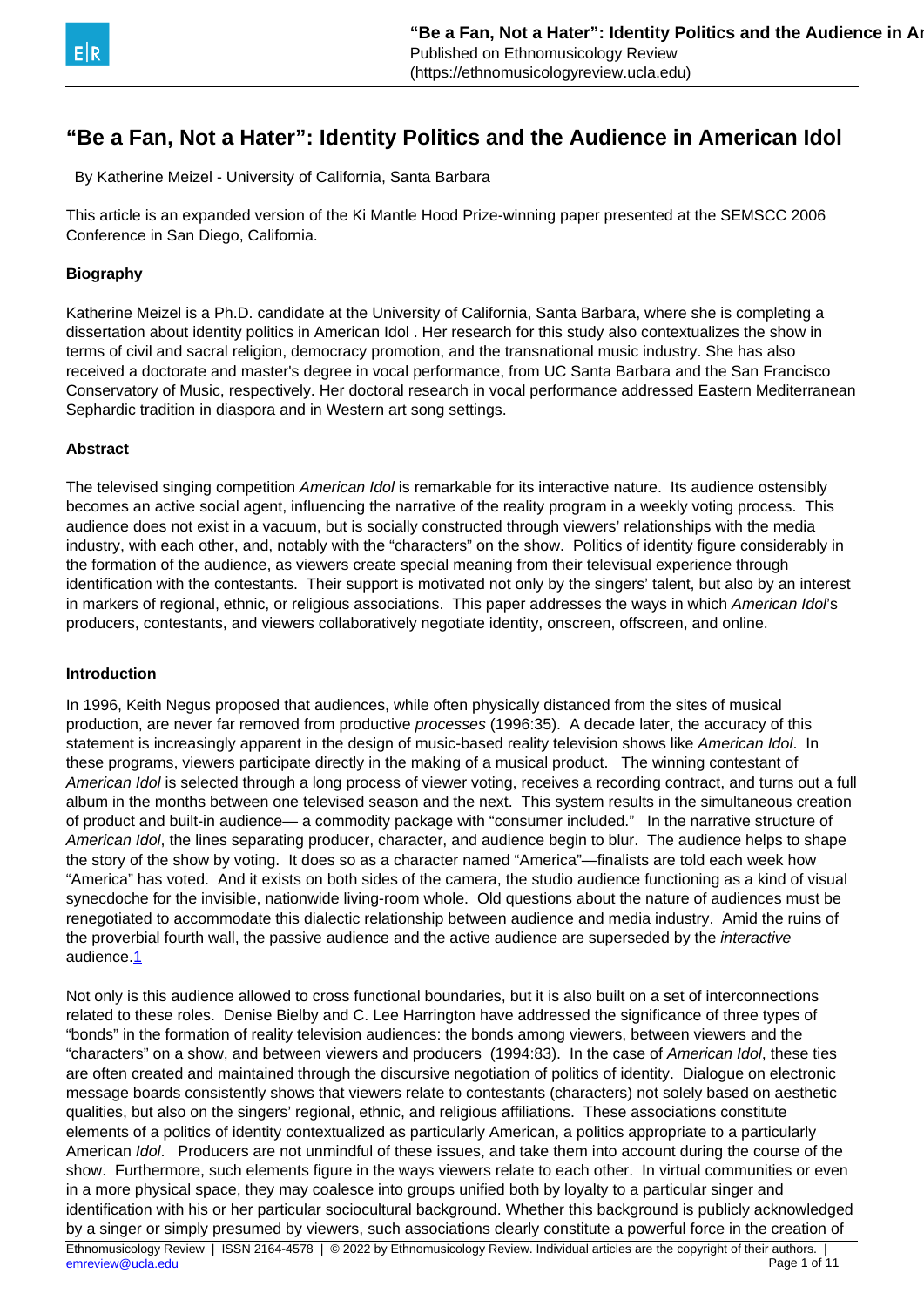

(https://ethnomusicologyreview.ucla.edu)

meaning from the televisual experience. The present essay will address the ways in which these processes contribute to the unique construction of American Idol and its audience.

# **Regional solidarity**

For American Idol, the viewer-to-viewer relationship develops in two primary ways: in person at audition sites, and online at web sites. Some viewers who aspire to be cast in the show encounter each other in person at the preliminary auditions, where thousands of hopefuls wait together to sing for producers. Many auditions are held at stadiums and sports arenas to accommodate the large turnout. This arrangement means that singers wait their turn in numbered stadium seating, already spatially organized into the shape of an audience. The formation of identity-based bonds begins early. At the auditions, the producers encourage regional solidarity, giving the crowd a location-specific song to perform together (en masse) on camera. In the Las Vegas auditions of summer 2004, this song was the Elvis hit "Viva Las Vegas" (Interview, Alexandra Rajaofera, 2 November 2004). In San Francisco, where I attended auditions for the 2005 season, it was first announced that we would collectively perform the Otis Redding song "Dock of the Bay," but when the morning of the auditions came, we were asked to sing "The Star Spangled Banner" instead. The local pride quickly shifted to patriotism. Immediately after the group sing, a chant of "U.S.A.! U.S.A!" broke out among the crowd (field notes, 5 October 2004). These performances of regionalized and nationalized solidarity show that in the negotiation of audience identity, both the producers and the participants/viewers may conceive of the audience in geographically defined terms.

There is often considerable expression of regionally-based support for certain finalists as the season progresses. Political leaders of a hometown, even a home state, may make appearances with contestants, particularly when the final three singers pay an *Idol-arranged visit to their families and local fans.* In 2004, the most impressive example of such geographically delineated support involved two finalists from the state of Hawai'i, Jasmine Trias and Camile Velasco. Velasco left the competition early in April, but Trias endured to become the second runner-up.

Hawai'i's region-specific interest in American Idol in fact had shown a promising start during the previous season (2003), with the appearance of Jordan Segundo in the "top 32" round (audience voting begins when the top 32, or similar number, are to be narrowed down to twelve). It has been reported that the number of Hawaiian residents watching American Idol during Segundo's critical round rivaled the ratings from the home area of eventual Season 2 winner Ruben Studdard (Tsai 2004). In 2004, Velasco and Trias rose to the "top 32" group along with the Honolulu-born Jonah Moananu, whose performance, however, did not generate even half of the land-line votes (dialed through Verizon Hawaii) recorded for each of the two women (Tsai 2004). Toward the end of the season, after Velasco had been cut, 98 percent of the votes from Hawai'i residents were placed in Trias' favor (Harada 5 May 2004). When she made her last stand, as one of the final three contestants, the numbers of Hawaiian calls reached 5.9 million (Tsai 2004). It should be noted that these calls are reported as "attempts," as high call volume and busy lines may prevent many calls from resulting in successful votes. Throughout Velasco's and Trias' time on American Idol, local newspapers such as the Honolulu Advertiser and the Honolulu Star-Bulletin followed each episode of the show closely, detailing their statuses every week. In April, during the last week that both contestants remained on the show, the Star-Bulletin reported some voting statistics:

Verizon Hawaii reported yesterday that its land-line calls to the "American Idol" numbers from Hawaii totalled 926,878. While that figure was lower than last week's 1.68 million and 2.98 million from two weeks ago, it still represents the third largest volume of calls for that time period in Verizon's nationwide network, behind the states of New York and New Jersey. (Lopes 2004)

May 13, 2004 was proclaimed "Jasmine Trias Day" by the Lt. Governor of Hawai'I, James Aiona (Jasmine Trias Proclamation 2004), and the following week her home county of Honolulu had its own Jasmine Trias Day. American Idol flew its top three finalists to their hometowns between episodes, to collect footage for an upcoming broadcast. Trias arrived in Hawai'i to attend the statewide celebration in her honor, accompanied on her trip by producer Simon Lythgoe (Serrano 2004). It is evident that both Trias and American Idol's producers intended to portray her as a representative of Hawai'i, and that she was readily received as such by members of the audience. The singer's reception, and her audience, were cooperatively engineered by producers, by Trias as a "character" on the show, and by viewers as fans.

Throughout the broadcast season, Trias spoke often on air of Hawai'i. For most episodes, she wore a flower above her right ear, and its disappearance toward the end of the season did not go unnoticed among fans. Several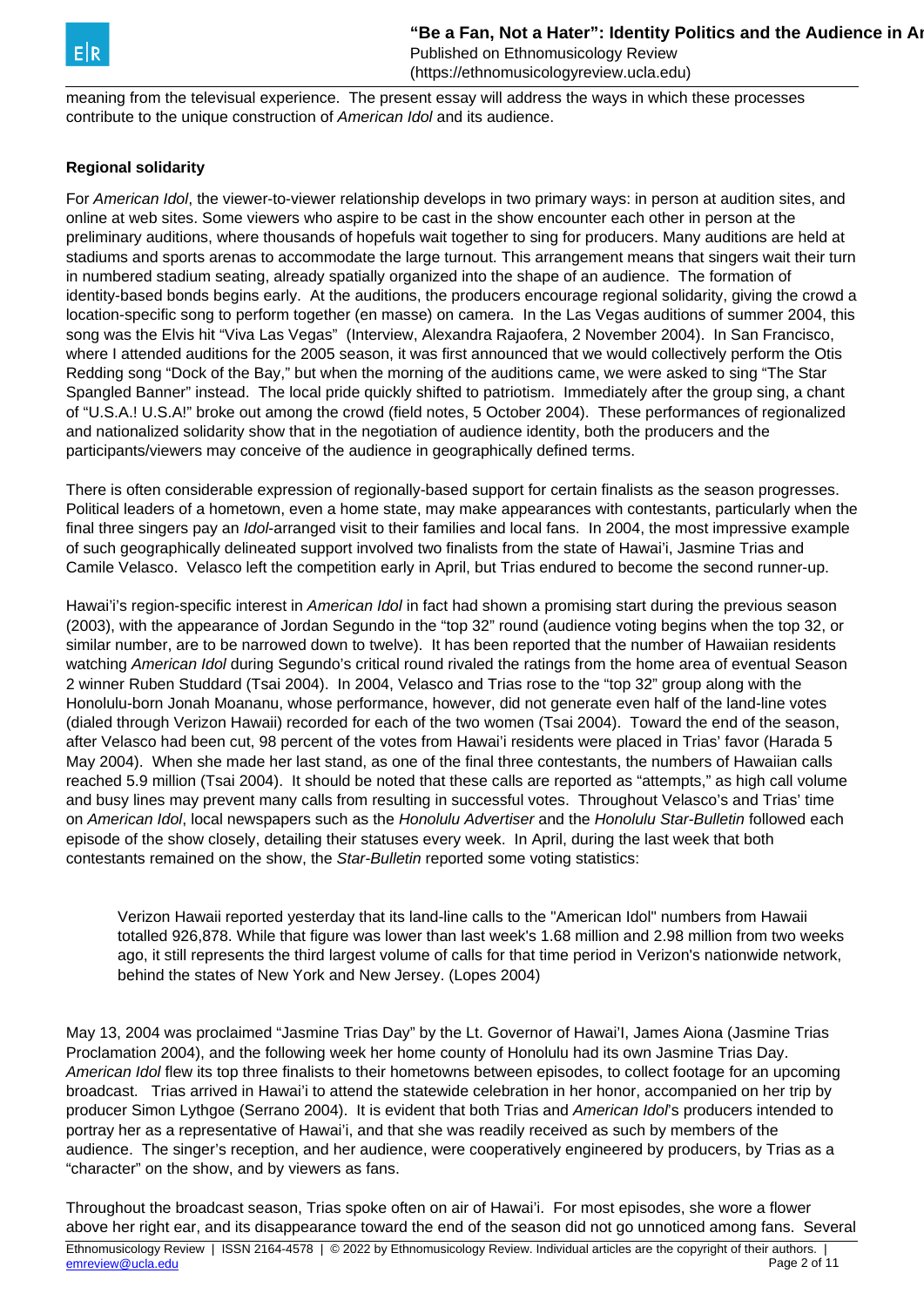<span id="page-2-0"></span>verbal, gesticulatory, and sartorial symbols served as essentializing (if strategic) accessories, establishing Trias as an embodiment of regional Hawaiianness. In one of her earliest appearances on the show, she was shown smilingly calling "aloha" as she exited a vehicle, and flashing the "shaka" sign. The significance of this hand gesture, in which the three middle fingers are folded down, leaving the thumb and little finger visible, is strongly associated with Hawai'i, and with surf culture in both Hawai'i and California. [2](#page-2-0) It also has ties to politics, popularized as a logo by Honolulu politician Frank Fasi during his third successful mayoral campaign in 1976, and throughout his tenure. Trias' campaign was national, where Fasi's was local, and in this larger context her "shaka" gesture carries a heavier political burden—the election this time would not result in a regional representative for the state of Hawai'i, but potentially in a national representative both *from* and of Hawai'i. Trias saw the broader significance of her hoped-for success, as well. Later in that early segment, she was briefly seen teaching hula motions to other contestants and to her vocal coaches, and she firmly declared her mission to "bring Hawai'i to the rest of the world" (American Idol, FOX Network, 3 March 2004). Not just to the rest of the U.S., but the rest of the world.

## **Ethnicity**

This distinction proved important in the context of Trias' situation, in that, in addition to her explicitly Hawai'i-based fan community, she also drew significant support from both fellow Filipino Americans and Filipino viewers outside the U.S., in the Philippines. (American Idol is broadcast to the Philippines, but votes may only be cast by telephone from within the U.S.) The Honolulu Advertiser reported dozens of daily e-mails regarding Trias and the paper's coverage of American Idol, sent "from the Mainland and the Philippines" (Tsai 2004). Toward the end of the season, one post on American Idol's official Web forum (accessed through a link labeled "Community") urged:

Fellow Filipinos, Fil-Ams, people from Hawai'i and Asia...please don't forget to vote for Jasmine Trias... ( Idolonfox.com, 12 May 2004)[3](#page-2-0)

Messages sometimes included text in Tagalog (Pilipino), establishing certain electronic threads as a point of contact for a very specified group of viewers. Following her tenure on American Idol, Trias began to develop a career strongly reliant on her overseas support. She performed during the fall of 2004 in the Philippines, where she met with President Gloria Macapagal Arroyo, and the palace in Manila issued a statement calling Trias an inspiration to Filipinos (MSNBC News 2004).

It is worth noting the inclusion in the aforementioned post of "Asia" among the several targets in its exhortation to fans to support Trias. Numerous additional posts were submitted praising the singer as a representative of "Asian Americans." Thus, Trias' onscreen character is constructed, in a telescoping fashion, as a representative of Hawai'i, of Filipino Americans, of the Philippines, and of Asian American panethnicity. Detailed analysis of the etiology and implications of this identity network, through which are woven threads of imperialism and the political institutionalization of ethnicity, in all its "multiple levels" (Espiritu 1992:7-12), regrettably lies outside the scope of the present study. However, it must be mentioned that in Trias' case, the juxtaposition of Hawaiian symbols onscreen with identification among Filipino American, Filipino, and Asian American viewers highlights the complicated and intertwined construction of ethnicity and regional identity in Hawai'i.

The diversity of thinking and terminology surrounding Trias' appearances on American Idol sparked a flurry of discussion threads about labels and definitions, the practice of voting based on ethnic identity, and racism. Online dialogue regarding racism escalated in April, when an African American finalist, early favorite Jennifer Hudson, was eliminated from the competition. In response to speculation about racism as a cause for Hudson's departure, American Idol judge and producer Simon Cowell said, "There are a lot of passive viewers who complain about the results but don't pick up the phone or text a message…We needed a shake-up and I think it will change…" (BBC News World Edition 2004). In his scenario, the allegations of racism would result in greater viewer investment and involvement—a more highly interactive audience.

Around this time the content of the forum messages became so heated that Web site moderators deleted dozens of posts deemed "mean spirited" or offensive (pers. comm. Steve Brock, forum moderator, 9 February 2005). A week later, producers stepped in. For a brief time, FOX replaced an advertisement for its new show The OC at the top of the Forum screen with a banner that successively flashed the phrases: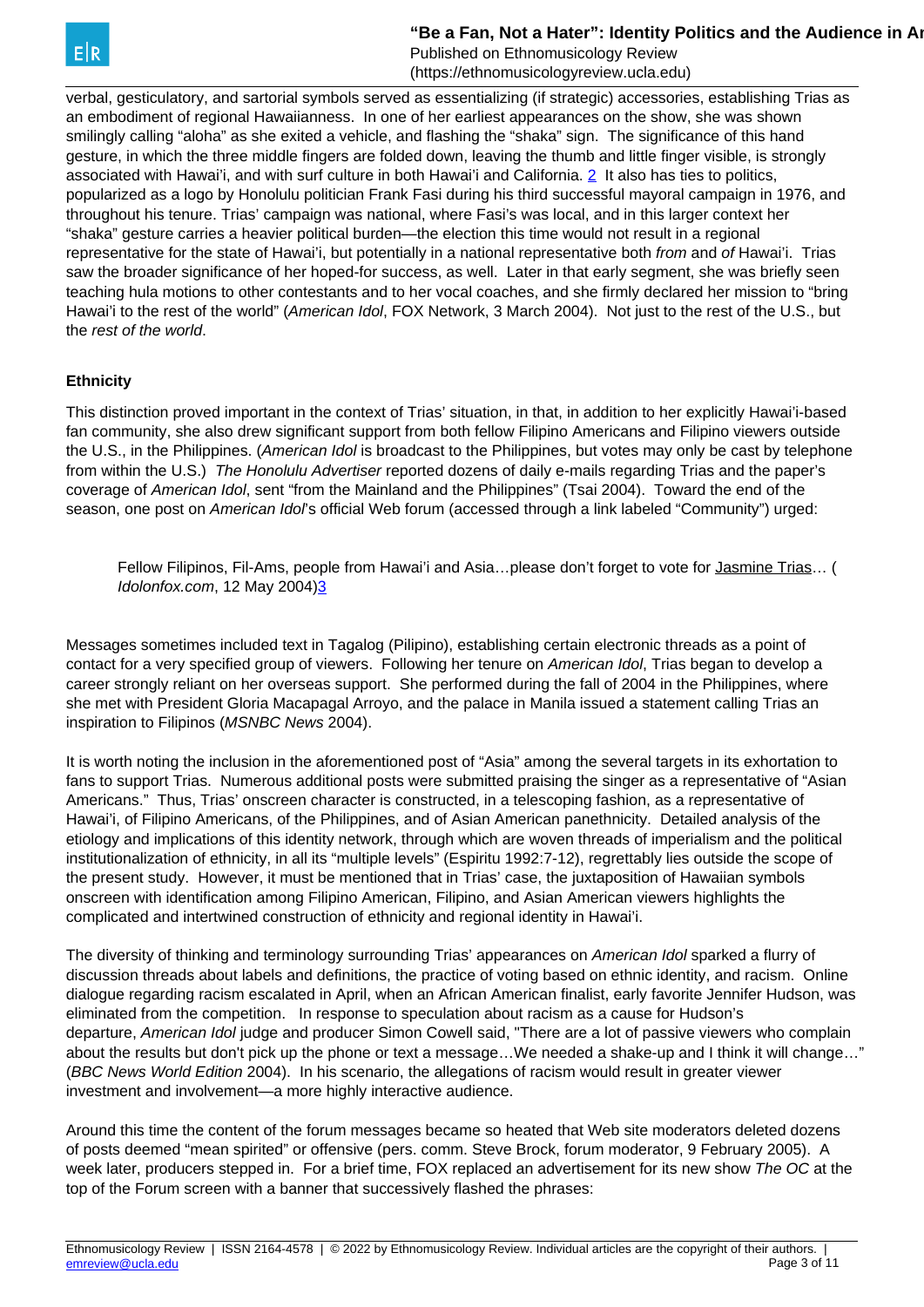<span id="page-3-0"></span>

Be a fan. Not a hater. It's about talent. Hard work and dedication. Not racism. Be a fan. Not a hater. (Idolonfox.com, 6 May 2004)

With the introduction of this banner FOX and the show's producers submitted a direct response to the concerns preoccupying forum members at the time. It also seems an apparent attempt to ensure that voting is undertaken for what the producers feel are the "right" reasons. We are to understand that because it is "about talent," then voting practices based on ethnic identity are not appropriate. The language of the admonition is also noteworthy, a world of layered implications present in the loaded use of hip-hop jargon ("hater") and the epigrammatic reinforcement of the myth of the American Dream. Work hard, and no matter what your origins, you can be successful.[4](#page-3-0)

## **The American Dream**

According to Idols co-creator Simon Cowell, he and 19 Entertainment executive Simon Fuller took the idea for the Idols format unsuccessfully to the U.S. before they produced it in the U.K. They "tried to sell it initially as the great American dream, which is somebody who could be a cocktail waitress one minute, within 16 weeks could become the most famous person in America" (King 2006). The idea was turned down, so Cowell and Fuller took it home and turned it into the U.K. sensation Pop Idol. It may seem ironic that their American Dream sold in the U.S. only after it became a hit in the U.K., but in light of another, earlier, British Invasion, it is perhaps not so surprising. As The Beatles and The Rolling Stones fashioned a new rock 'n' roll from the American (particularly African American) model and returned it to the U.S. transformed, the *Idols* version of the Dream reconfigures an American product for reintroduction, re-naturalization.

In 2004, American Idol took pains to encourage faith in the Dream ideology, in its familiar narratives of immigration, assimilation, and the transcending of economic boundaries. During preliminary episodes summarizing the early audition process, particular emphasis was placed on the family history of contestant Bao Viet Nguyen. "His parents escaped from Indochina to realize the American Dream," viewers were told in a voiceover by host Ryan Seacrest. "Now he may just do that" (original emphasis). Mr. Nguyen's father was shown, wiping tears from his eyes, and though he was speaking English, subtitles appeared at the bottom of the television screen. They read, "My wife and I land here as Indochinese refugees. We have nothing and we hope the first generation will do something with America. Because, America gives us a lot of opportunity..." In the subsequent clip from his audition, Mr. Nguyen was asked by judge Simon Cowell if he believed that he could be a star. "Actually," the singer replied, "I believe in myself as a businessman. I want to make myself a lot of money, and a lot of you a lot of money." Elated at his acceptance to the next round, he exited the audition room exclaiming that he was "representing my mom and dad here! Boat people, 1980. Went on a boat here for two weeks, ate with rats and stuff, man. That's deep love, man!" (American Idol, FOX Network, 27 January 2004).

The history of Mr. Nguyen's family since their arrival in the U.S. (after the fall of Saigon) does indeed follow the refugee-to-thriving-middle-class outline. But in the context of American Idol, its apparent adherence to the contours of the Dream became the basis of careful strategy. By the time clips from his audition aired in January 2004 [5](#page-3-0), the judges had long since cut Mr. Nguyen from the "top 32" group of contestants, and he watched with interest as his story unfolded onscreen. He was surprised at the focus on his father's emotional statements, but he had suspected throughout his *Idol* experience that the narrative constructed around him might be angled in such a direction. Watching the broadcast, he did not initially recall having emphasized his parents' situation so strongly at the first audition, but acknowledges that when he arrived at the later rounds in Hollywood, he made a conscious decision to do so:

This wasn't shown on TV, but I actually did "Right Here Waiting" for the first day, that song. And they tell you to say something about yourself, and so my dad convinced me to kind of play up what he did, the whole American Dream thing, and I did. I did play it up, saying "I want to be the American Idol because—"… I kind of put myself out there as representing this whole refugee American experience, like "For my parents, who have been through this…" (Interview, 15 September 2005)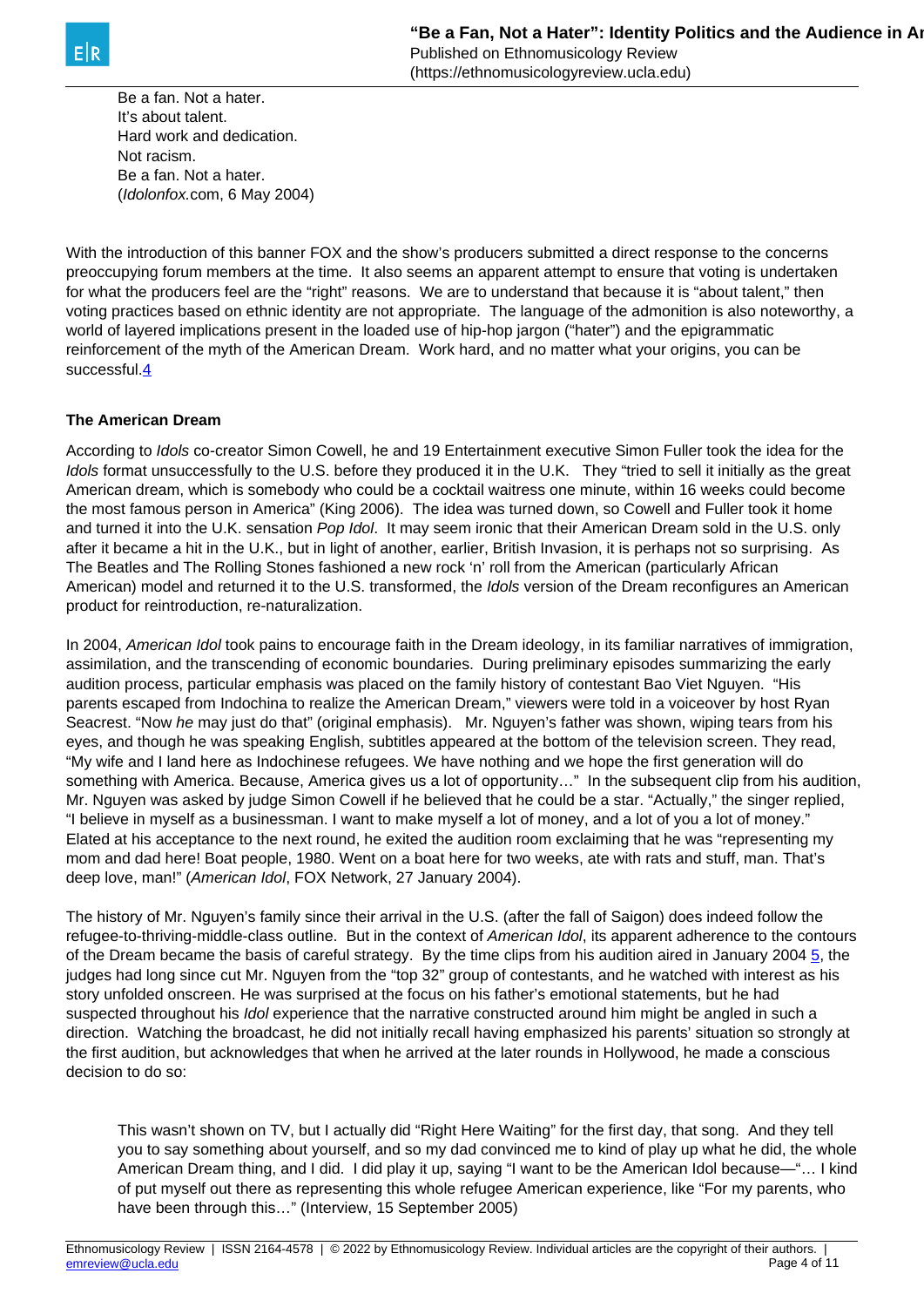

If the Nguyens saw the potential appeal of their story, they were not alone. Footage filmed of Mr. Nguyen during the Hollywood rounds (though never aired during the highly edited early broadcasts) had continued to stress an obligation to the realization of his parents' Dream.

[I]t's really cheesy, the purpose is to be cheesy and to stand out, and I thought that—my dad convinced me that one way to do that, to get yourself past there, is to play up that ethnic experience, because you know they're looking for it… And during my interviews and stuff they would ask those questions directed there, not anything about anything else. You know, "How do you feel? How do you think your dad feels? How do you think your mom feels?" A lot of things dealing with parents, as if—you know, playing on that stereotype that I do report to my parents. Kind of familial, filial duty… The questions were kind of directed at that refugee experience—which, I was born here, so I don't get it. But a lot of it was asking about my parents, "what do they do? Yeah, they're really hardworking Americans, what do you think of that? Supporting you in this dream…" (Interview, 15 September 2005)

When Mr. Nguyen first appeared on American Idol, friends alerted him to online discussions regarding the clips from his Pasadena audition. Reading posts on several electronic message boards, he found much support, but controversy as well. Some viewers objected to his father's use of the word "Indochina," and to the way host Ryan Seacrest echoed this choice. According to Mr. Nguyen, his father later explained that he had chosen the term over "Vietnam" because it encompassed "most of South East Asia," and because "[he] wanted to include everyone" (Interview, 15 September 2005). However, the name, and Seacrest's repetition of it, seemed unsettlingly colonialist to some. Additionally, opinions were split over the juxtaposition onscreen of the parents' former refugee status with certain symbols of affluence—the father's digital camera, the mother's Louis Vuitton purse, the sister's Von Dutch hat. Were these accessories symbolic of the American Dream fulfilled, or merely incompatible with the repeated references to an economically humble background? Furthermore, viewers asked, was the portrayal of Mr. Nguyen a positive contribution to the marginalized representation of Asian Americans in the media, or simply a reprise of familiar stereotypes?

Mr. Nguyen himself is keenly aware of these contradictions and tensions. A communications major at a prestigious university, he looks back on his own choices, and the screen time he was allotted, with a critical gaze:

I mean, from a liberal standpoint you're not supposed to believe that much in that whole American Dream thing, you know, you deconstruct it, it has a lot of faults. But it did work out for my family, and I do believe—if I didn't believe in the American Dream, I wouldn't be here [at the university], or anywhere… So [during his Idol experience] I was just thinking, "yeah, this is very important," but then it's not until I watched it that the issues started arising (Interview, 15 September 2005)

When members of an Asian American web site invited him to give an interview, he declined, concerned that they were only fishing for evidence of racism in his dismissal from the show, or in the music industry. Since he felt that he hadn't experienced this kind of discrimination, he did not want to participate. He has also considered some of these issues in an academic context, having written a few class assignments on the topic of American Idol.

The portrayal of Mr. Nguyen on the show, then, shows a dialectically co-constructed narrative, subject to interpretation and reinterpretation among contestant, producers, and viewers. The narrative is based in certain hallmarks of American identity discourse, particularly movement and transformation: emigration/immigration, upward economic (and social) mobility, "going to Hollywood." No matter that Mr. Nguyen was born in the U.S., and already a resident of Los Angeles when he first appeared in front of American Idol's judges. In the few miles to Hollywood, he was traversing the unquantifiable ideological space between two indivisibles-- ethnicity and Americanness.

#### **Religious solidarity**

At the end of the 2004 season when Fantasia Barrino, an African American, single, teenaged mother won the title of American Idol, satisfied fans again invoked the concept of the American Dream. One bulletin board post read: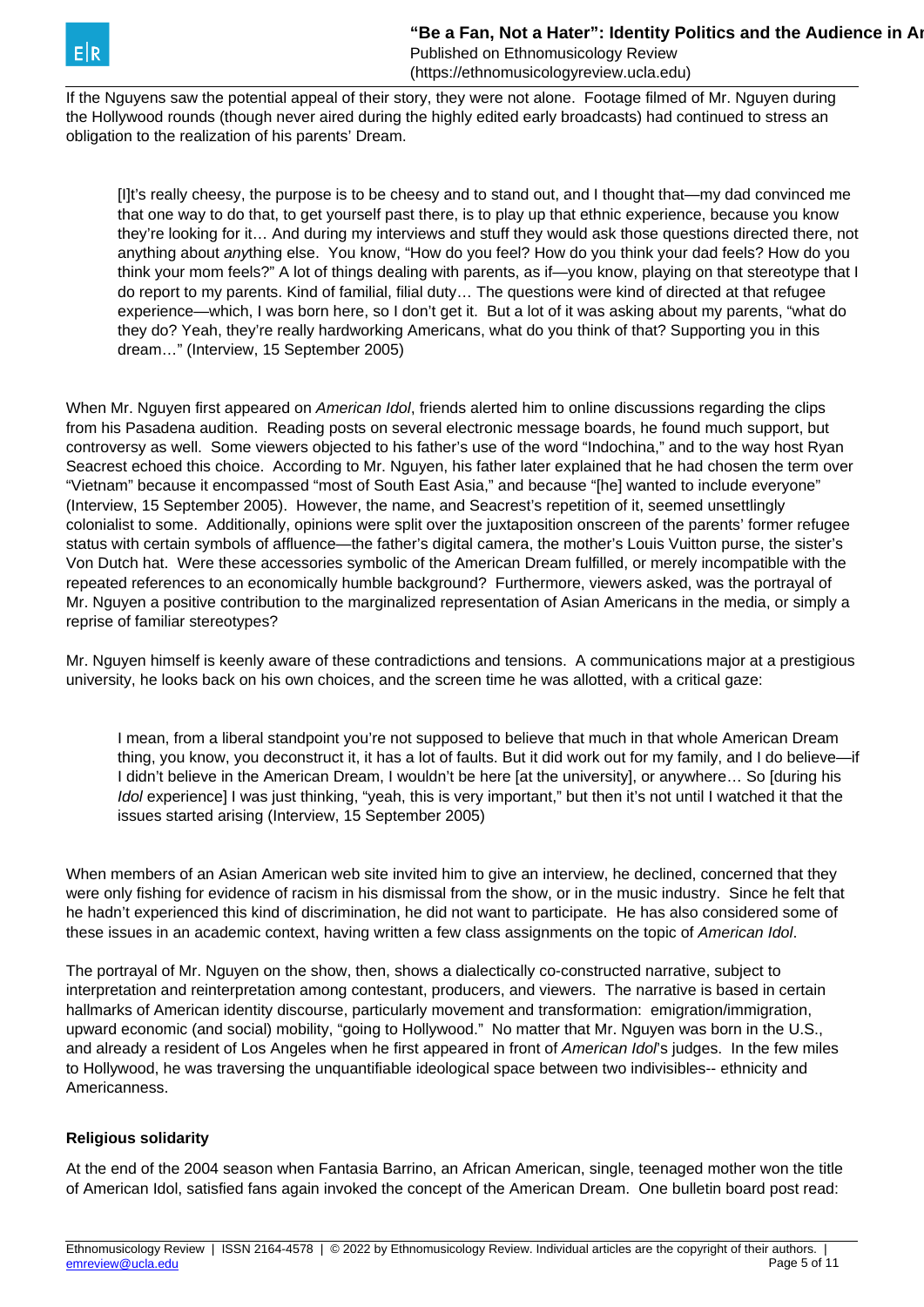This season's American Idol is a wonderful rags to riches story that speaks volumes for the American dream. In America, a person is supposed to be able to accomplish anything with lots of hard work and determination. This is why so many foreigners come into this country each day....in search of that "dream" they hear about (Idolonfox.com, 27 May 2004)

Barrino's case demonstrates the ways in which, on American Idol, faith in the American Dream is intertwined with ideas about American morality, and about religious faith. The singer drew fan support throughout the season not only based on her singing and on the compelling details of her socioeconomic status, but also related to her publicly demonstrated faith. Early in the season, upon being voted into the "top twelve" group, Barrino gestured skyward and proclaimed, "I thank God. I'm happy. It's a blessing, and I love you all" (American Idol, FOX Network, 11 February 2004). One viewer wrote this message online, in response:

FANTASIA!!! You did it!!! Praise GOD!…I loved what you said tonight. God sure blessed you with true talent... Keep acknowledging God and I know you will come out on top everytime! (Idolonfox.com, 11 February 2004)

Some support even came from viewers purporting to have a personal spiritual relationship with a contestant, as in the case of a poster claiming to be the pastor of finalist George Huff's church. He initiated message-board prayer chains for the singer when he was ill, and at other particularly difficult points throughout the competition. Huff's fans identified themselves collectively on the board as members of "HuffNation," and responded enthusiastically to the pastor's messages. This type of communication constructed a uniquely virtual sacred space for worship.

The example of George Huff's fan community also illustrates the significance of viewer-contestant bonds based on identity markers like religious faith. "HuffNation," as members called it, was a distinct, self-defined subgroup of the American Idol audience, founded on loyalty to a specific contestant and on its members' mutual awareness of specified Christian religious code.

That faith is important to some American Idol fans is clear; what kind of role it plays in their voting practices is more ambiguous. As Rhys Williams notes, religion as an identity marker is considered to exert a powerful influence in the context of the political election (1996:368-369). Discourse on the Fox message boards suggests a similar effect in the choosing of the American Idol. One third-season contestant mentioned his attendance at Brigham Young University (associated with the Church of Latter-Day Saints) in his online profile. He and another singer whose Mormon affiliation was somehow surmised became the objects of frequent forum posts by co-religionists. One message thread asked the question "Mormon vote: John PETER or John PREATOR" (Idolonfox.com, 6 February 2004). Fans writing in favor of another Season Three contestant, Leah Labelle, point out her history singing in a Gospel choir and her mother's career in a Christian rock band (Idolonfox.com, 6 February 2004).

However, while several fans have expressed to me their approval of contestants' publicly acknowledged faith, they all deny that such factors have guided their voting. Along with Huff, Season Two runner-up Clay Aiken was an all-time favorite of fans at two dress rehearsals I attended during Season Four (2005). A mother and adult daughter from Arizona, who told me that they listen primarily to Christian rock, recognized and commended Aiken's Christianness, but considered religion unimportant in their voting decisions (personal communications, field notes 24 May, 2005). But even if there is not always a direct correlation between a singer's religious faith and his or her ultimate success on American Idol, another, related issue may be at stake here. A 65-year-old woman who "wore out two phones" voting for Aiken said that she respects and admires him for his openness about his faith, especially because he "practices what he preaches" and is a good role model (personal communications, field notes 24 May, 2005). This comment points to the weight placed on contestants' apparent adherence to certain moral values, distinct but not entirely separable from religion.

The prayer chains for George Huff demonstrate that faith is understood as a kind of intermediary directly between contestant and audience. This is a two-way street: Jasmine Trias told one reporter, "I pray Tuesday night [the night votes are submitted]…I pray, 'Please make the people vote for me'" (Harada 8 May 2004). Bringing God into the audience equation adds a new dimension to the interaction among viewers, characters, and the Powers That Be in the media industry.

Though online forum members writing to support contestants' Christianness in 2004 rarely verbally identified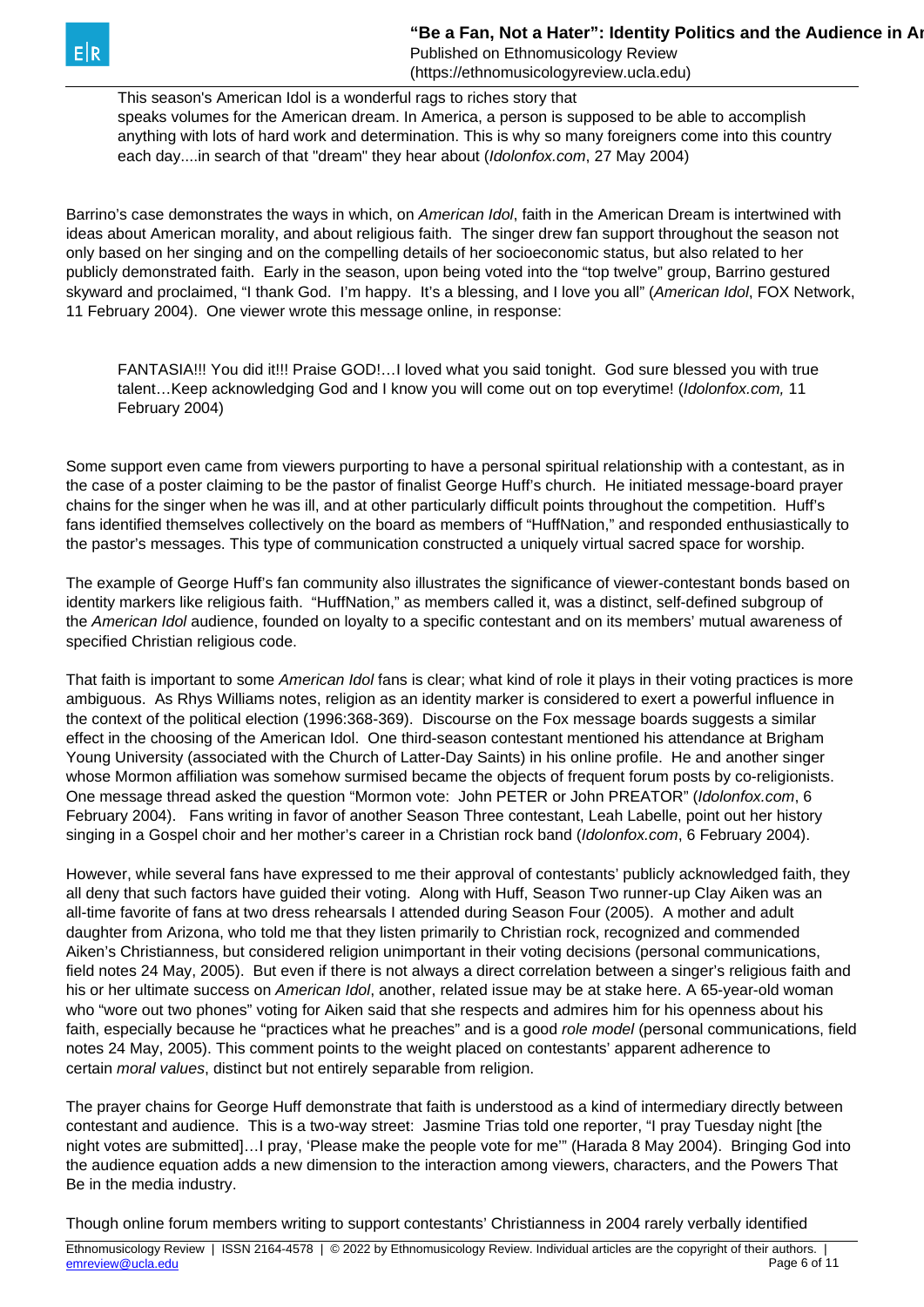<span id="page-6-0"></span>

themselves as African American, producers seemed to effectively conflate faith and ethnicity in a referential reliance on elements of gospel music. When Fantasia Barrino performed guest judge Barry Manilow's "It's a Miracle," Manilow rearranged the song for her to sound, as he described it, "like it would come right out of a church" (American Idol, FOX Network, 20 April 2004). Judge Randy Jackson proclaimed in response "I feel the spirit in here tonight!"

The final broadcast of the 2004 season, in which Barrino was awarded the title of American Idol, concluded with her performance of a new song written in advance for the show's winner by Louis Biancaniello, Sam Watter[s6,](#page-6-0) and Season One finalist Tamyra Gray. It is very nearly a gospel song, performed complete with a robed, choreographed choir, and is titled "I Believe." The song includes many religiously allusive lyrics, marking the sacred-secular confluence in symbolic terms: heaven, soul, love that saves the world. The singer's "dream" has come true, because, we are told, belief makes anything possible. However, belief in God has plainly been replaced with belief in a (The) Dream. In the song's final fade-out moments, Barrino and the choir proclaimed, "Love keeps lifting me higher." Whose love? The strongly Christian, and African American Christian, overtones of the performance were augmented by Barrino's emotion upon winning the competition, as she dropped to one knee, weeping, at the last phrase, "I believe" (American Idol, FOX Network, 26 May 2004).

Though they wrote the song weeks before the show's winner was chosen, Biancaniello and Watters acknowledge that they had Barrino in mind (Hildebrand 2004). Barrino's television character had been written, performed, and read as Black and Christian, and, as a new pop star, the embodiment of the American Dream. Those behind the scenes clearly comprehended the combined significance to viewers of Barrino's devout faith, her ethnicity, and social position, and (literally) capitalized on it.

## **Conclusions**

The overlapping identity discourses that contribute to American Idol's persistent success serve as a reminder that the construction of race and ethnicity in the U.S. is firmly tied to political processes. As Yen Le Espiritu observes, (paraphrasing Joane Nagel), "the organization of political participation on the basis of ethnicity provides a rationale for, and indeed demands, the mobilization of political participation along ethnic lines" (1992:10, in Nagel 1986:98-106)). In American Idol, a similar process proves to be a self-perpetuating dialectic: onscreen constructions of American identities create a framework for the strategic participation of viewers, and the commercial success of this framework, in turn, makes identity construction an appealing strategy for those involved in what happens onscreen.

There are old, familiar representations, repackaged in nostalgic boxes, and less common ones, too, somewhat redressing lacunae in mediated representation. The show's largely historic, even canonic song repertoire is conducive to conventional stereotyping. Regardless of the contestants' ethnicities, Soul and R&B repertoire from the 1960s, 1970s, and early 1980s has been distinctly prevalent on American Idol, especially through its third season (2004). The favored repertoire is thematically "safe," and, more importantly, related to "safe" aspects of African-American and popular culture. In his dissertation on African American ballads of the early 1990s, Richard Allen Rischar remarks that ballad-singers are "not gangsta's…they are not heavy-metal artists…they do not reflect the inner city" (2000:155). Additionally, the idea that anyone, of any immigrant or non-White ethnicity, might prove an assimilated Americanness through the performance of African American music (or constructions of it) endures from the earliest days of American popular music[.7](#page-6-0) And as first-generation Americans like Jasmine Trias and Bao Viet Nguyen make their way to celebrity with songs popularized by Aretha Franklin and Stevie Wonder, we revisit aurally the years that cemented the political institutionalization of ethnicity.[8](#page-6-0) While those two singers were rare examples of Asian American (or Filipino, or Vietnamese) presence in mainstream television, their portrayals relied on essentializing symbols and discourses of place.

The banner advising the Web forum visitor to "Be a fan, not a hater" imagines the potential transcendence of ethnic prejudice, or even of ethnicity itself, through the realization of the American Dream. Popularized during the Depression, American Dream discourse has also consistently highlighted the transformation of the consumer. Ambition and effort earn the consumer the power to become a producer, or, as in the case of the Hollywood Dream, to become a highly desired commodity. American Idol's stunning success is built on new manipulations and applications of this principle, offering both options without ever losing the consumers needed for the show's survival. The consumer can audition to become a star, or simply vote to select one, but on the way to such transformation never really stops being a consumer.

This essay has explored the layers of interaction that help to structure American Idol and its audience. Viewers are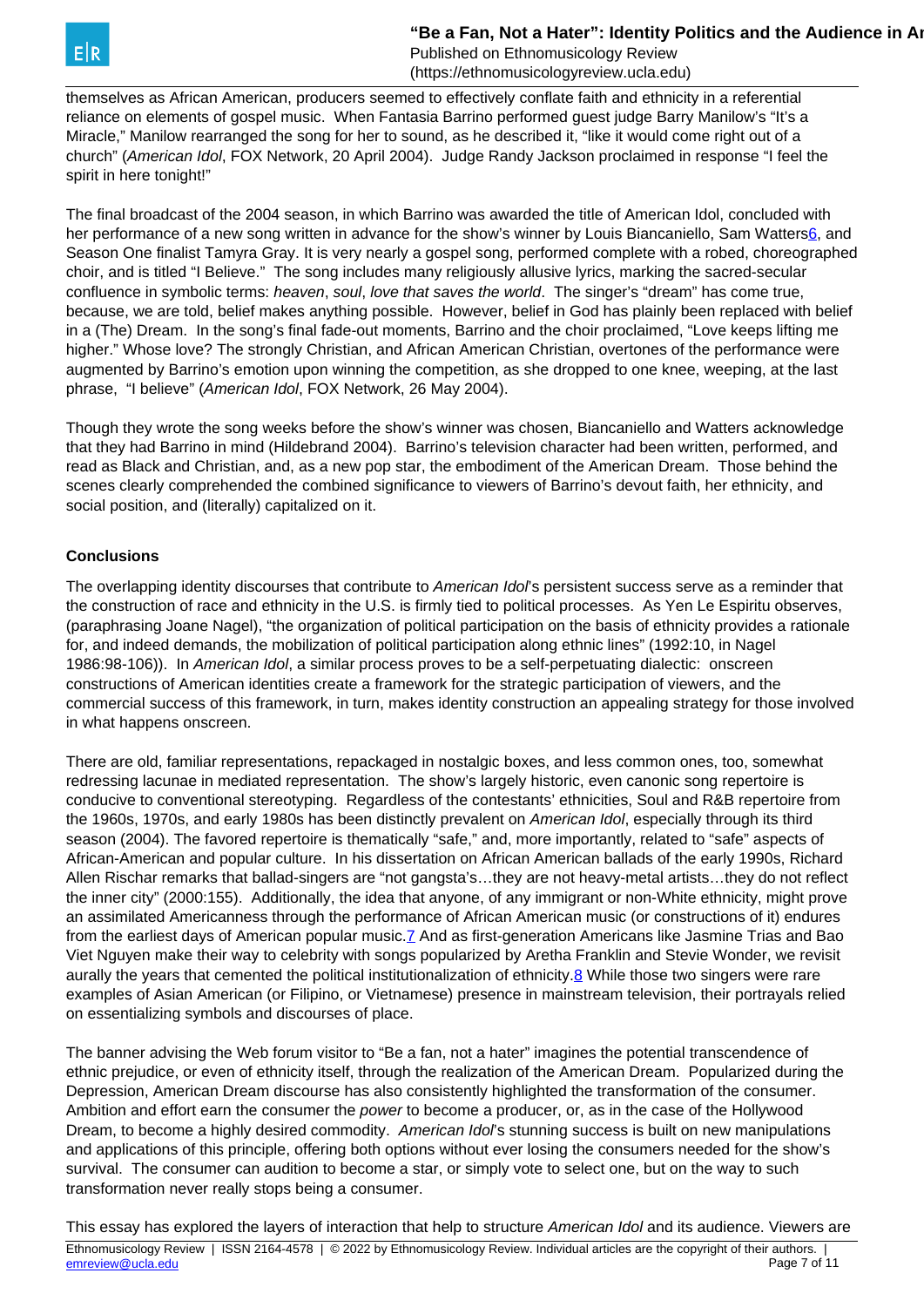

members of a discrete and widespread community integrated through bonds with each other, between viewers and producers, and between viewers and the contestants on the show. These relationships are built in part through the negotiation of a multi-faceted and specifically American politics of identity. The televised show and its audience are mutually dependent, so that virtual contact and social contact, identities onscreen and identities online, are inextricably intertwined in the creation of a complex and deeply political cultural product.

#### **Notes**

1. For excellent studies on the interactive audience in recent reality television programming, see especially Tincknell and Raghuram (2004), Wilson (2004), Holmes (2004), Cruz and Lewis (1994), Bielby and Harrington (1994), Brooker and Jermyn (2001).

2. For a fascinating accounting of lore regarding the origins of the "shaka" sign, and its name, see Watanabe (2002).

3. This past Fall, when Trias performed in Manila, her concert was titled "Jasmine: Fil-Am Idol." The Manila Times reported then that she "is a descendant of the revolutionary hero, General Mariano Trias" (Jorge 2004).

4. Su Holmes has written about stardom, capitalism, and the American Dream in relation to the U.K.'s Pop Idol, the first show in the *Idols* franchise (Holmes 2004b).

5. Early rounds are filmed in the summer and fall, with audience voting beginning a few weeks into the broadcast season.

6. In the early 1990s, Watters was a member of the "boy band" Color Me Badd, and also the group's main songwriter.

7. Regarding this phenomenon among immigrant Jewish musicians in Vaudeville and Tin Pan Alley, for example, see Rogin (1996) and Melnick (1999).

8. Yen Le Espiritu details the 1960s social movements in which "ethnicity was institutionalized" (Espiritu 1992: 12).

#### **References**

Idolonfox.com (American Idol on FOX).<http://www.idolonfox.com> [1].

Idolonfox.com (American Idol on FOX), Community (forum).<http://forums.prospero.com/foxidol/start> [2].

Ang, Ien. 1991. Desperately Seeking the Audience. London: Routledge.

BBC News World Edition. 2004. "Cowell denies Idol 'racism' claim." 29 April.<http://news.bbc.co.uk/2/hi/entertainment/3668883.stm> [3] (accessed February 9, 2005).

Bielby, Denise and C. Lee Harrington. 1994. "Reach Out and Touch Someone: Viewers, Agency, and Audiences in the Televisual Experience." In Viewing, Reading, Listening: Audiences and Cultural Reception, edited by Jon Cruz and Justin Lewis, 81-100. Boulder: Westview Press.

Brooker, Will. 2001. "Living on Dawson's Creek: Teen viewers, cultural convergence, and television overflow." International Journal of Cultural Studies 4(4):456-472.

Brooker, Will and Deborah Jermyn, editors. 2003. The Audience Studies Reader. London and New York: Routledge.

Cavender, Gray. 2004. "In search of community on Reality TV: America's Most Wanted and Survivor." In Understanding Reality Television, edited by Su Holmes and Deborah Jermyn, 154-172. London and New York: Routledge.

Cowell, Simon. 2003. I don't mean to be rude, but… New York: Broadway Books.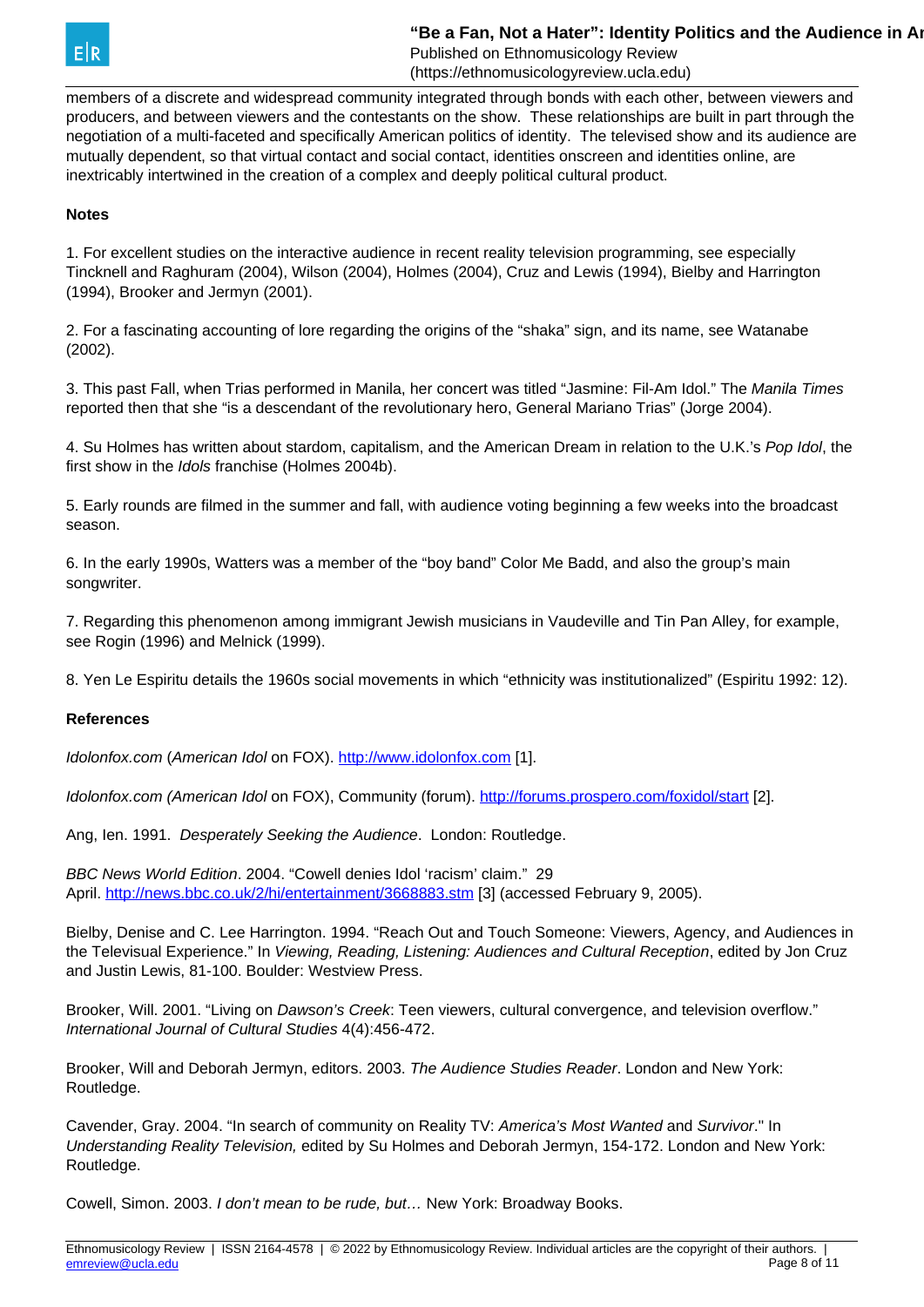

Cruz, Jon and Justin Lewis, editors. 1994. Viewing, Reading, Listening: Audiences and Cultural Reception. Boulder: Westview Press.

Espiritu, Yen Le. 1992. Asian American Panethnicity: Bridging Institutions and Identities. Philadelphia: Temple University Press.

Foster, Derek. 2004. "'Jump in the pool': the competitive culture of Survivor fan networks." In Understanding Reality Television, edited by Su Holmes and Deborah Jermyn, 270-289. London and New York: Routledge.

Harada, Wayne. 2004. "'Idol' Judge Simon not counting on Jasmine at all." The Honolulu Advertiser (HonoluluAdvertiser.com). 5 May. <http://the.honoluluadvertiser.com/article/2004/May/05/il/il03a.html> [4] (accessed February 8, 2005).

. 2004. "Weekly Wednesday wait is toughest for Hawai'i's 'Idol." The Honolulu Advertiser (HonoluluAdvertiser.com). 8 May. <http://the.honoluluadvertiser.com/article/2004/My/09/ln/ln01a.html> [5] (accessed May 12, 2004).

Hartley, John. 1987. "Invisible Fictions: Television Audiences, Paedocracy, Pleasure." Textual Practice 1(2):121-38.

Hildebrand, Lee. 2004. "Novato's Hit Factory." SFGate.com. (also appeared on the same date in The San Francisco Chronicle) 26 December. <http://sfgate.com/> [6] cgibin/article.cgi?file=/chronicle/archive/2004/12/26/PKG33AG3AO1.DTL (accessed February 11, 2005).

Holmes, Su. 2004. "But this time you choose! Approaching the 'interactive' audience in reality TV." International Journal of Cultural Studies 7(2):213-231.

\_\_\_\_\_\_\_\_. 2004b. "'All you've got to worry about is the task, having a cup of tea, and doing a bit of sunbathing': approaching celebrity in Big Brother." In Understanding Reality Television, edited by Su Holmes and Deborah Jermyn, 111-135. London and New York: Routledge.

Jasmine Trias Proclamation. 2004. 13 May. [http://www.Hawai'i.gov/ltgov/](http://www.Hawai’i.gov/ltgov/) [7] copy\_of\_headlines/Jasmine-Trias-proclamation5.15.04/view (accessed May 15, 2004).

Jenkins, Henry. 2003. "Covergence is Reality." Technology Review. 6 June. <http://www.technologyreview.com> [8] (accessed November 21, 2004).

Jenkins, Henry. 2001. "Convergence? I Diverge." Technology Review. June. <http://web.mit.edu/21fms/www/faculty/henry3/converge.html> [9] (accessed December 4, 2004).

Jorge, Rome. 2004. "Jasmine Trias: Everyone's idol." The Sunday Times (The Manila Times Internet Edition). 10 October. [www.manilatimes.net/national/2004/](http://www.manilatimes.net/national/2004/) [10] oct/10/yehey/weekend/20041010wek1.html (accessed November 22, 2004).

King, Larry. 2006. "Interview with Simon Cowell." CNN Larry King Live. CNN, 17 March. Transcript accessed at CNN.com.<http://transcripts.cnn.com/> [11] TRANSCRIPTS/0603/17/lkl.01.html (accessed March 27, 2006).

Lopes, Shawn "Speedy". 2004. "Simon said Velasco would see 1 more week." The Honolulu Star-Bulletin (Starbulletin.com). 1 April.<http://starbulletin.com/> [12] 2004/04/01/features/story3.html (accessed May 20, 2006).

Melnick, Jeffrey. 1999. A Right to Sing the Blues: African Americans, Jews, and American Popular Song. Cambridge: Harvard University Press.

Moores, Shaun. 1993. Interpreting Audiences: The Ethnography of Media Consumption. London: SAGE Publications.

MSNBC News. 2004. "'Idol' finalist a huge hit in Philippines." 12 October. <http://www.msnbc.msn.com/id/6233535/> [13] (accessed December 15, 2004).

Nagel, Joane. 1986. "The Political Construction of Ethnicity." In Competitive Ethnic Relations, edited by Susan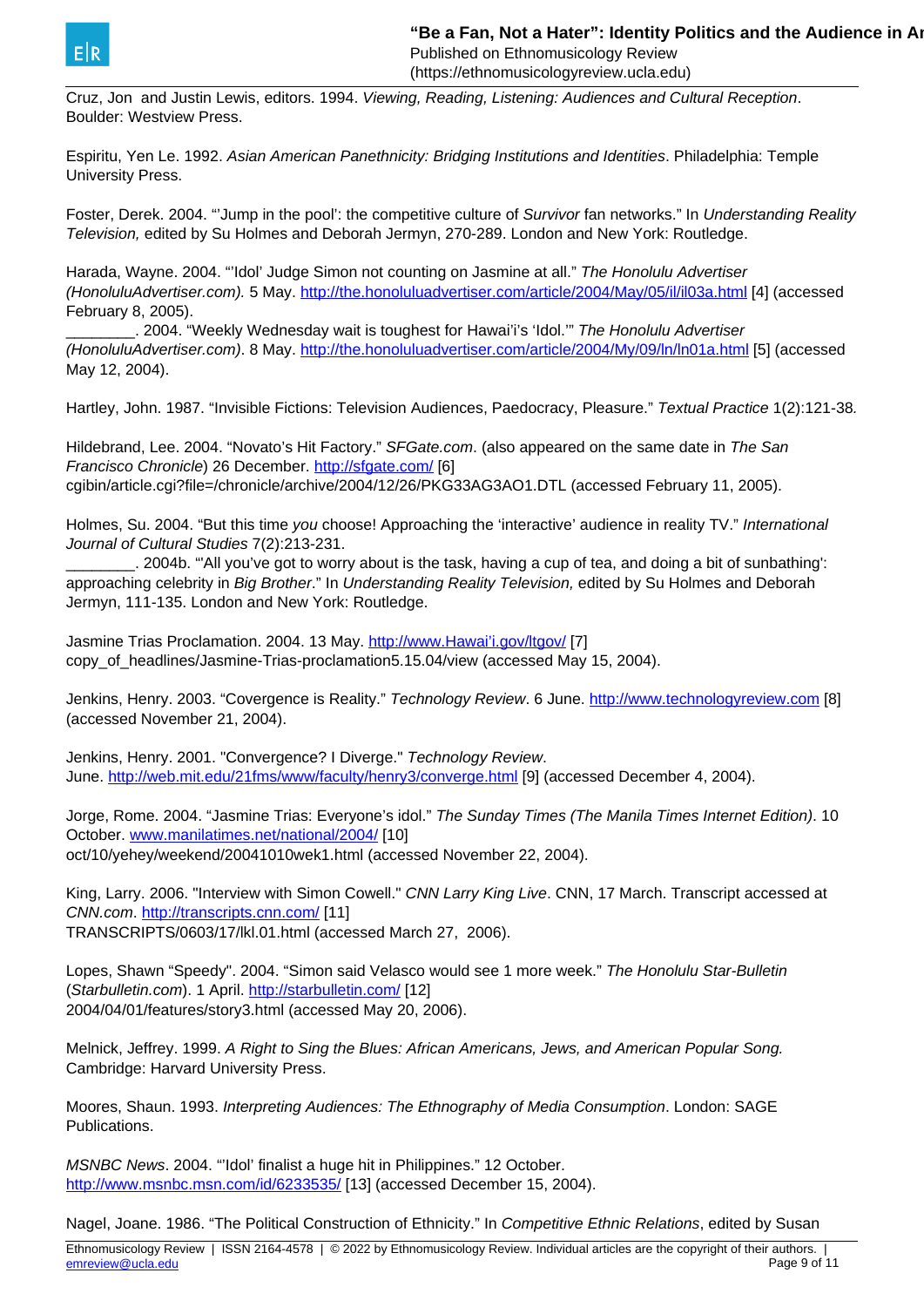Olzak and Joane Nagel. San Diego: Academic Press.

Negus, Keith. 1996. Popular Music in Theory: An Introduction.Hanover, NH: Wesleyan University Press.

Reuters. 2004. "Elton John: 'Idol' vote is 'racist.'" CNN.com. 27 April. <http://www.cnn.com/2004/SHOWBIZ/Music/04/27/leisure.john.idol.reut/> [14] (accessed December 4, 2004).

Rischar, Richard Allen. 2000. "One Sweet Day: Vocal Ornamentation and Style in the African American Popular Ballad, 1991-1995." PhD. dissertation, University of North Carolina at Chapel Hill.

Rogin, Michael Paul. 1996. Blackface, White Noise: Jewish Immigrants in the Hollywood Melting Pot. Berkeley: University of California Press.

Serrano, Zenaida, 2004. "Jasmine Overwhelmed by Aloha from Local Fans." The Honolulu Advertiser (HonoluluAdvertiser.com). 14 May.<http://the.honoluluadvertiser.com/article/2004/May/14/il/il01a.html/> [15] (accessed February 8, 2005).

Tincknell, Estella and Parvati Raghuram. 2004. "Big Brother: reconfiguring the 'active' audience of cultural studies?" In Understanding Reality Television, edited by Su Holmes and Deborah Jermyn, 252-269. London and New York: Routledge.

Tsai, Michael. 2004. "'Idol' hooked Hawai'i from start." The Honolulu Advertiser (HonoluluAdvertiser.com). 23 May. <http://the.honoluluadvertiser.com/article/> [16] 2004/May/23/ln/ln02a.html (accessed May 10, 2006).

Watanabe, June. 2002. "Kokua Line: Wherever it came from, shaka sign part of Hawaii." Honolulu Star-Bulletin. 31 March. <http://starbulletin.com/2002/03/31/> [17] news/kokualine.html.

Williams, Rhys. 1996. "Religion as Political Resource: Culture or Ideology?" Journal for the Scientific Study of Religion 35(4):368-378.

Wilson, Pamela. 2004. "Jamming Big Brother: Webcasting, Audience Intervention, and Narrative Activism." In Reality TV: Remaking Television Culture, edited by Susan Murray and Laurie Ouellette, 323-344. New York: New York University Press.

#### **Source URL:** <https://ethnomusicologyreview.ucla.edu/journal/volume/12/piece/505>

#### **Links:**

- [1] http://www.idolonfox.com
- [2] http://forums.prospero.com/foxidol/start
- [3] http://news.bbc.co.uk/2/hi/entertainment/3668883.stm
- [4] http://the.honoluluadvertiser.com/article/2004/May/05/il/il03a.html
- [5] http://the.honoluluadvertiser.com/article/2004/My/09/ln/ln01a.html
- [6] http://sfgate.com/
- [7] http://www.Hawai'i.gov/ltgov/
- [8] http://www.technologyreview.com
- [9] http://web.mit.edu/21fms/www/faculty/henry3/converge.html
- [10] http://www.manilatimes.net/national/2004/
- [11] http://transcripts.cnn.com/
- [12] http://starbulletin.com/
- [13] http://www.msnbc.msn.com/id/6233535/
- [14] http://www.cnn.com/2004/SHOWBIZ/Music/04/27/leisure.john.idol.reut/
- [15] http://the.honoluluadvertiser.com/article/2004/May/14/il/il01a.html/
- [16] http://the.honoluluadvertiser.com/article/
- [17] http://starbulletin.com/2002/03/31/